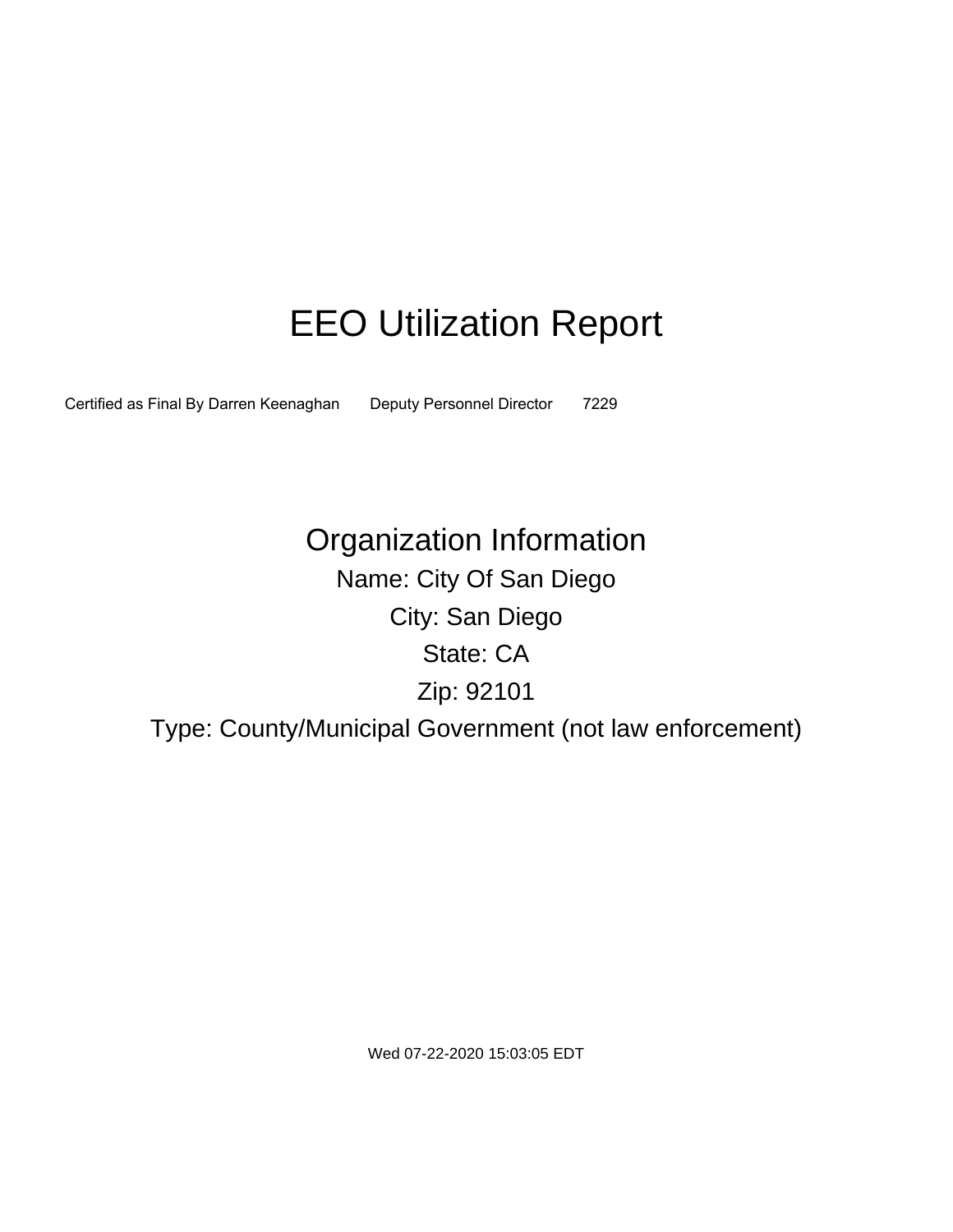# **Step 1: Introductory Information**

#### **Policy Statement:**

The City of San Diego Civil Service Commission hereby declares and reaffirms its policy of equal employment opportunity and nondiscrimination in all activities of the City and its agencies, including employment of individuals and firms which contract with the City. This Commission is committed to ensuring that all decisions regarding recruitment, hiring,promotions, special assignments, training, and other terms and conditions of employment will be made without discrimination on grounds of race, color, national origin, sex, sexual orientation, religion, creed, age, disability, marital status, or any other factor which cannot be lawfully used as the basis for an employment decision.

This statement is further intended to assure that management and employees endeavor to meet the requirements of both the spirit and intent of federal, state, and City of San Diego legislation with respect to equal opportunity employment.

Please also see the attached City of San Diego Equal Employment Opportunity (EEO)Policy-Annual Statement. \_Certified as Final By Darren Keénaghan Deputy Personnel Director 7-229<br>Following File has been uploaded:eeopolicyfy21.pdf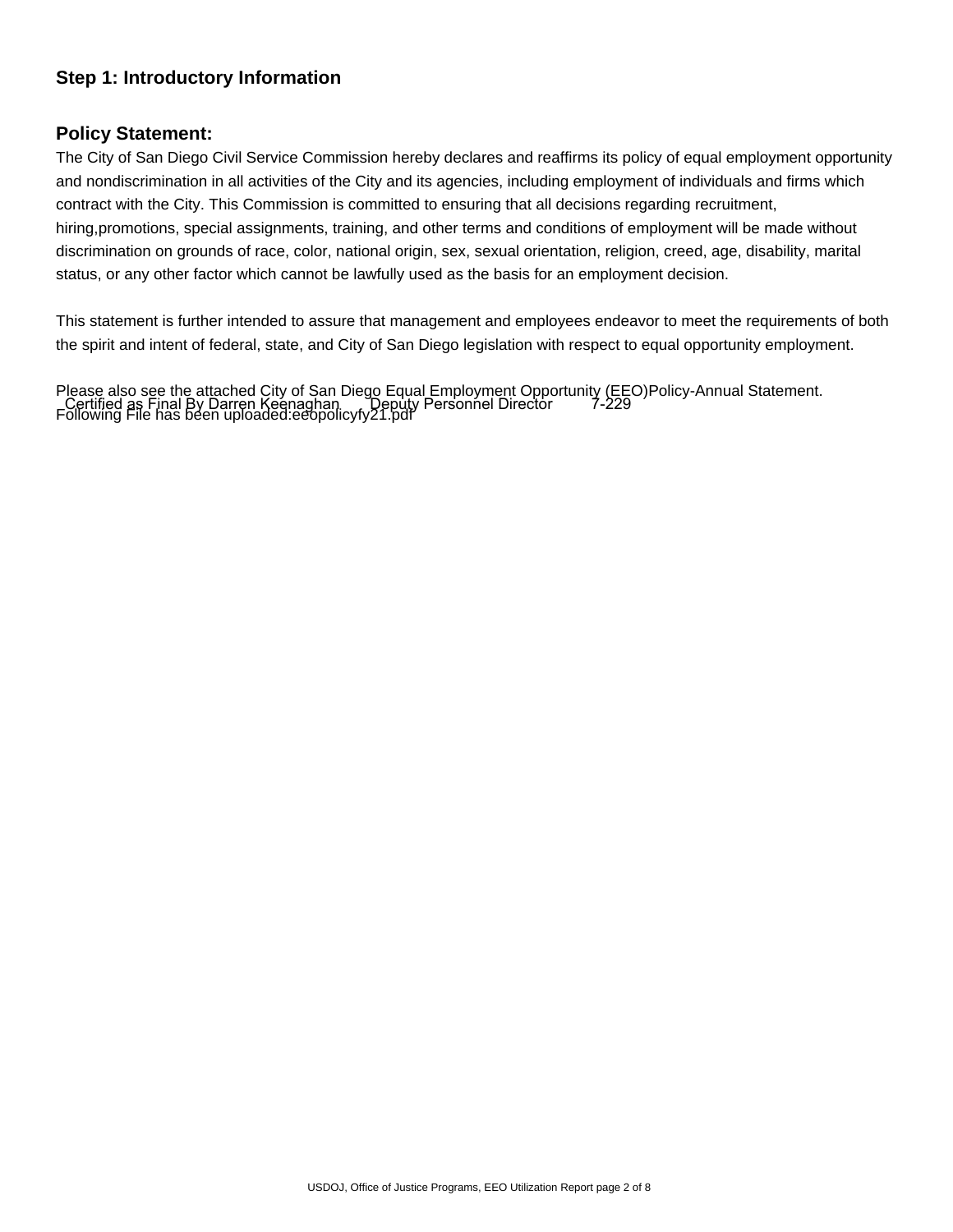## **Step 4b: Narrative of Interpretation**

See attached Following File has been uploaded:PD\_csceeoreport.pdf Following File has been uploaded:Narrative of Interpretation 2020 EEOP.docx

# **Step 5: Objectives and Steps**

**1. Encourage Hispanic or Latino, Black or African American, and Native Hawaiian or Other Pacific Islander males and Hispanic or Latino and Black or African American females to apply for Protective Services: Sworn jobs**

a. Routinely review all minimum requirements, screening processes, and employment practices to ensure there are no artificial barriers to employment opportunities.

b. Encourage the use of entry-level positions.

c. Support broad-based employment information dissemination methods to reach a representative cross section of the entire community such as setting up recruiting booths in City libraries.

d. Participate in multiple and diverse professional and trade organizations to create a broader base of contacts to facilitate distribution of employment information and increase knowledge of the City as a career path.

e. Provide public access computers and staff assistance to prospective applicants at the Personnel Department's Employment Information Center.

f. Attend diverse job fairs including those for veterans and the ADA community. Explain to prospective applicants how to apply for City of San Diego jobs.

g. Show prospective applicants that individuals such as themselves are currently in the work place and can be successful in perceived non-traditional fields.

h. Advertise on websites such as GovernmentJobs.com and with various agencies, military bases, veterans associations, periodicals, and on social media.

## **2. Encourage Hispanic or Latino, Black or African American, and Native Hawaiian or Other Pacific Islander males and Hispanic or Latino and Black or African American females to apply for Protective Services: Sworn jobs.**

a. Attend diverse job fairs including those for veterans and the ADA community. Explain to prospective applicants how to apply for City of San Diego jobs.

b. Administer tests for Police Recruit throughout San Diego County and at out-of-town locations.

c. Advertise on websites such as GovernmentJobs.com and with various agencies, military bases, veterans associations, periodicals, and on social media

d. Show prospective applicants that individuals such as themselves are currently in the work place and can be successful in perceived non-traditional fields.

e. Provide public access computers and staff assistance to prospective applicants at the Personnel Department's Employment Information Center.

f. Routinely review all minimum requirements, screening processes, and employment practices to ensure there are no artificial barriers to employment opportunities.

g. Support broad-based employment information dissemination methods to reach a representative cross section of the entire community such as setting up recruiting booths in City libraries.

#### **3. Encourage White and Native Hawaiian or Other Pacific Islander males and Asian females to apply for Skilled Craft jobs.**

a. Attend diverse job fairs including those for veterans and the ADA community. Explain to prospective applicants how to apply for City of San Diego jobs.

b. Advertise on websites such as GovernmentJobs.com and with various agencies, military bases, veterans associations, periodicals, and on social media.

c. Provide public access computers and staff assistance to prospective applicants at the Personnel Department's Employment Information Center.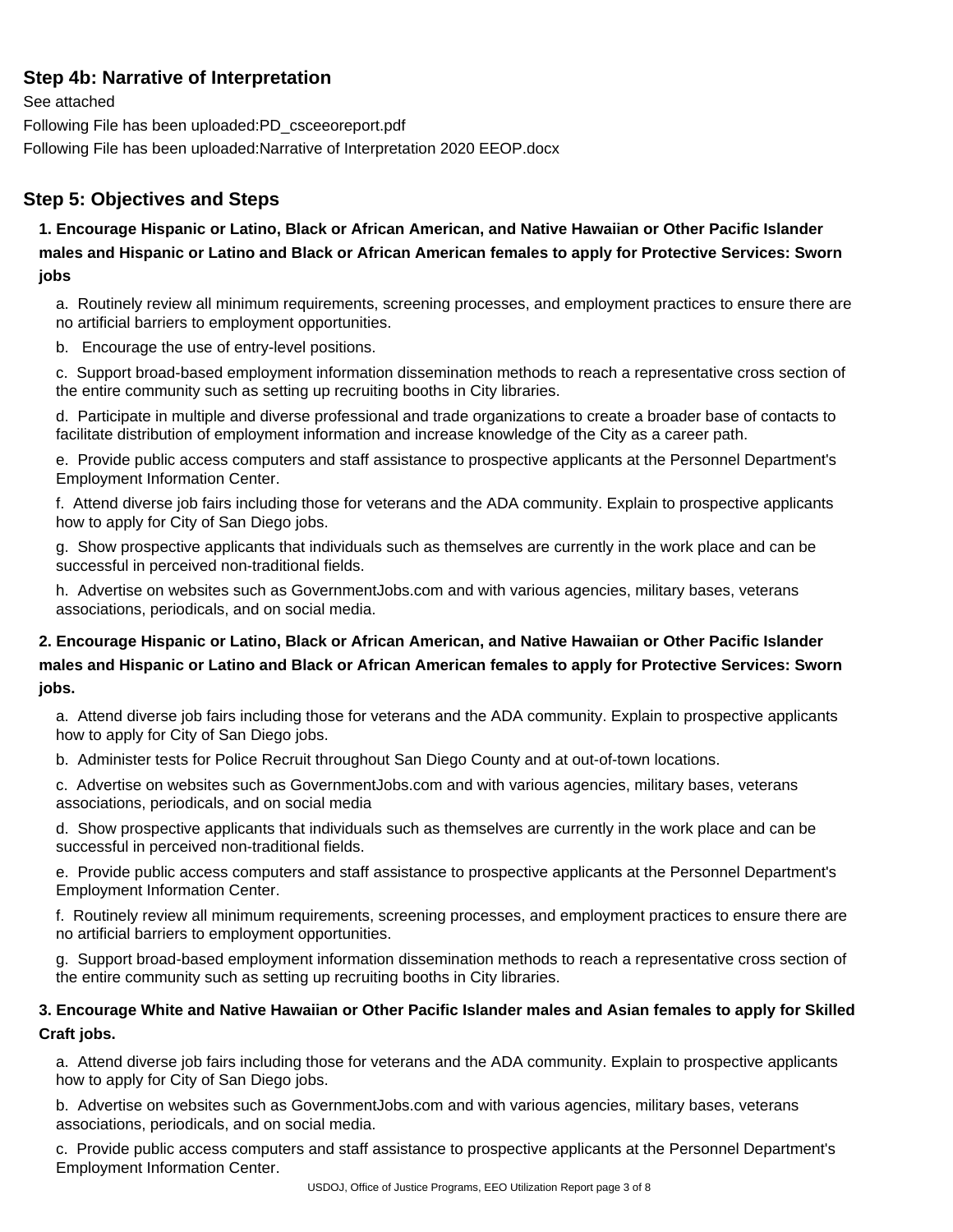d. Routinely review all minimum requirements, screening processes, and employment practices to ensure there are no artificial barriers to employment opportunities.

e. Show prospective applicants that individuals such as themselves are currently in the work place and can be successful in perceived non-traditional fields

f. Encourage the use of entry-level positions.

g. Support broad-based employment information dissemination methods to reach a representative cross section of the entire community such as setting up recruiting booths in City libraries.

h. Participate in multiple and diverse professional and trade organizations to create a broader base of contacts to facilitate distribution of employment information and increase knowledge of the City as a career path.

#### **4. Encourage White males and White, Hispanic or Latino, and Asian females to apply for Service/Maintenance jobs.**

a. Routinely review all minimum requirements, screening processes, and employment practices to ensure there are no artificial barriers to employment opportunities.

b. Attend diverse job fairs including those for veterans and the ADA community. Explain to prospective applicants Certified as Philaif By City of San Diego jobs. Deputy Personnel Director

c. Provide public access computers and staff assistance to prospective applicants at the Personnel Department's Employment Information Center.

d. Advertise on websites such as GovernmentJobs.com and with various agencies, military bases, veterans associations, periodicals, and on social media.

e. Support broad-based employment information dissemination methods to reach a representative cross section of the entire community such as setting up recruiting booths in City libraries.

f. Show prospective applicants that individuals such as themselves are currently in the work place and can be successful in perceived non-traditional fields.

g. Participate in multiple and diverse professional and trade organizations to create a broader base of contacts to facilitate distribution of employment information and increase knowledge of the City as a career path.

h. Encourage the use of entry-level positions and the Apprenticeship program

#### **Step 6: Internal Dissemination**

1. Distribute the EEOP Utilization Report to all City of San Diego Departments.

2. Post the EEOP Utilization Report on the City of San Diego Personnel Department internal web page.

3. Post the EEOP Utilization Report on the City of San Diego Purchasing and Contracting Department internal web page.

4. Display a copy of the EEOP Utilization Report at the Personnel Department's Employment Information Center.

5. Provide a copy of the EEOP Utilization Report upon request

#### **Step 7: External Dissemination**

1. Post the EEOP Utilization Report on the City of San Diego Personnel Department public web page.

2. Post the EEOP Utilization Report on the City of San Diego Purchasing and Contracting Department public web page.

3. Display a copy of the EEOP Utilization Report at the Personnel Department's Employment Information Center.

4. Provide a copy of the EEOP Utilization Report upon request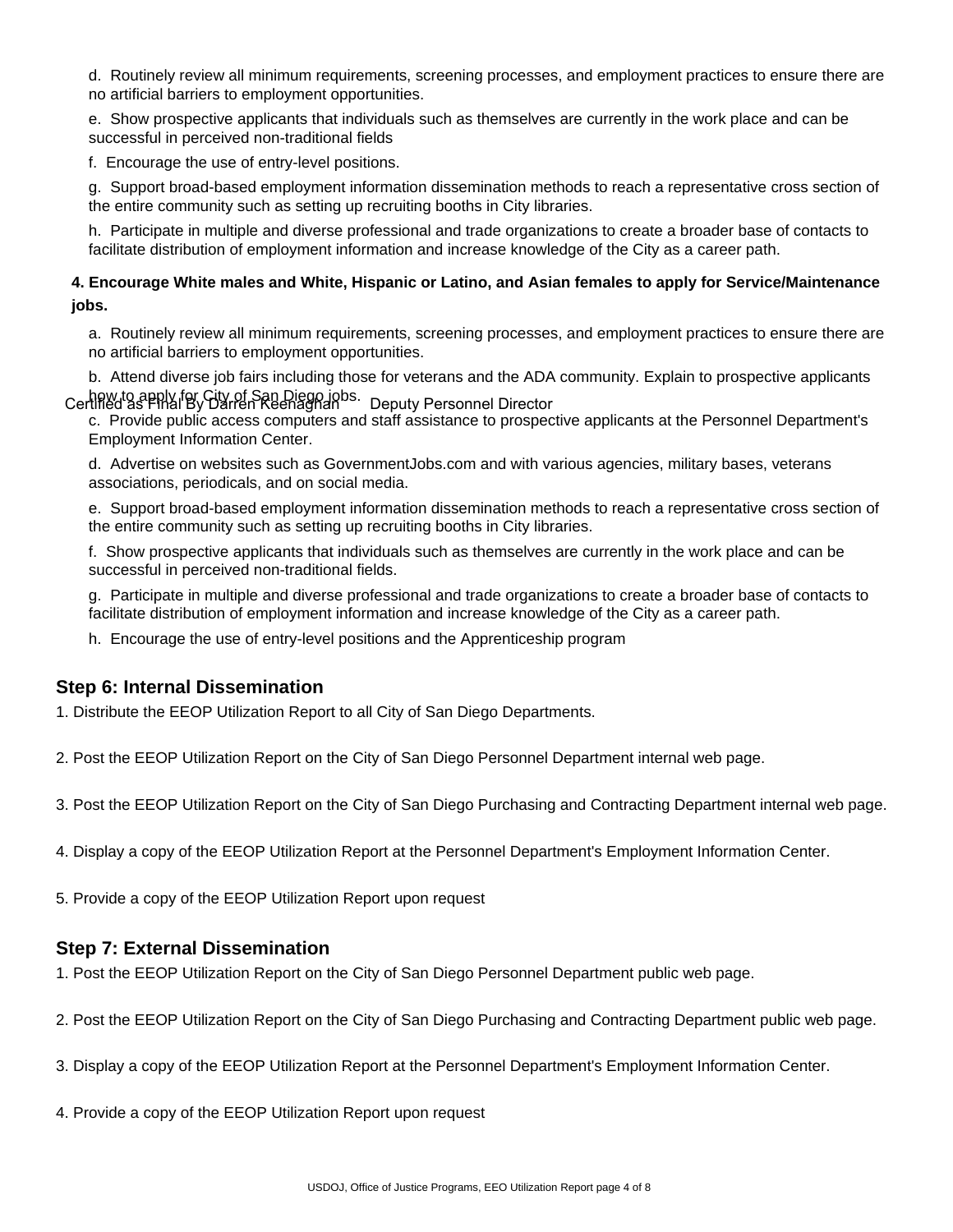#### **Utilization Analysis ChartRelevant Labor Market: San Diego County, California**

|                                           | Male           |                       |                                        |                                           |               |                                                       |                         | Female |                                                |                       |                                 |                                           |               |                                                       |                         |          |
|-------------------------------------------|----------------|-----------------------|----------------------------------------|-------------------------------------------|---------------|-------------------------------------------------------|-------------------------|--------|------------------------------------------------|-----------------------|---------------------------------|-------------------------------------------|---------------|-------------------------------------------------------|-------------------------|----------|
| Job Categories                            | White          | Hispanic<br>or Latino | <b>Black or</b><br>African<br>American | American<br>Indian or<br>Alaska<br>Native | Asian         | Native<br>Hawaiian<br>or Other<br>Pacific<br>Islander | Two or<br>More<br>Races | Other  | White                                          | Hispanic<br>or Latino | Black or<br>African<br>American | American<br>Indian or<br>Alaska<br>Native | Asian         | Native<br>Hawaiian<br>or Other<br>Pacific<br>Islander | Two or<br>More<br>Races | Other    |
| Officials/Administrators                  |                |                       |                                        |                                           |               |                                                       |                         |        |                                                |                       |                                 |                                           |               |                                                       |                         |          |
| Workforce #/%                             | 256/32%        | 59/7%                 | 16/2%                                  | 1/0%                                      | 35/4%         | 0/0%                                                  | 9/1%                    | 0/0%   | 251/31%                                        | 77/10%                | 35/4%                           | 50/6%                                     | 1/0%          | 0/0%                                                  | 10/1%                   | 0/0%     |
| CLS #/%                                   | 81,520/43<br>℅ | 16,570/9<br>%         | 3,825/2%                               | 360/0%                                    | 9,480/5%      | 395/0%                                                | ,040/1%                 | 745/0% | 50,130/26<br>%                                 | 13,215/7<br>%         | 3,530/2%                        | 345/0%                                    | 8,185/4%      | 335/0%                                                | .355/1%                 | 495/0%   |
| Utilization #/%                           | $-11%$         | $-1%$                 | 0%                                     | $-0%$                                     | $-1%$         | $-0%$                                                 | 1%                      | $-0%$  | 5%                                             | 3%                    | 3%                              | 6%                                        | $-4%$         | $-0%$                                                 | 1%                      | $-0%$    |
| <b>Professionals</b>                      |                |                       |                                        |                                           |               |                                                       |                         |        |                                                |                       |                                 |                                           |               |                                                       |                         |          |
| Workforce #/%                             | 579/22%        | 340/13%               | 99/4%                                  | 5/0%                                      | 270/10%       | 2/0%                                                  | 34/1%                   | 0/0%   | 581/22%                                        | 330/12%               | 124/5%                          | 255/10%                                   | 7/0%          | 1/0%                                                  | 33/1%                   | 0/0%     |
| CLS #/%                                   | 96,980/33<br>℅ | 17,305/6<br>℅         | 4,630/2%                               | 375/0%                                    | 22,630/8<br>% | 295/0%                                                | .680/1%                 |        | 1,035/0% 92,455/32 21,640/7<br>%               | ℅                     | 4,795/2%                        | 380/0%                                    | 22,195/8<br>% | 385/0%                                                | 2,355/1%                | 1,150/0% |
| Utilization #/%                           | $-12%$         | 7%                    | 2%                                     | 0%                                        | 2%            | $-0%$                                                 | 1%                      | $-0%$  | $-10%$                                         | 5%                    | 3%                              | 9%                                        | $-7%$         | $-0%$                                                 | 0%                      | $-0\%$   |
| Technicians                               |                |                       |                                        |                                           |               |                                                       |                         |        |                                                |                       |                                 |                                           |               |                                                       |                         |          |
| Workforce #/%                             | 91/29%         | 60/19%                | 26/8%                                  | 2/1%                                      | 27/9%         | 2/1%                                                  | 5/2%                    | 0/0%   | 43/14%                                         | 31/10%                | 10/3%                           | 16/5%                                     | 0/0%          | 0/0%                                                  | 2/1%                    | 0/0%     |
| CLS #/%                                   | 12,560/30<br>% | 3,065/7%              | 1,000/2%                               | 80/0%                                     | 4,345/11<br>% | 200/0%                                                | 445/1%                  | 155/0% | 8,865/22<br>%                                  |                       | 3,885/9% 1,120/3%               | 20/0%                                     | 4,785/12<br>% | 80/0%                                                 | 330/1%                  | 265/1%   |
| Utilization #/%                           | $-2%$          | 12%                   | 6%                                     | 0%                                        | $-2%$         | 0%                                                    | 1%                      | $-0%$  | $-8%$                                          | 0%                    | 0%                              | 5%                                        | $-12%$        | $-0%$                                                 | $-0%$                   | -1%      |
| <b>Protective Services:</b><br>Sworn      |                |                       |                                        |                                           |               |                                                       |                         |        |                                                |                       |                                 |                                           |               |                                                       |                         |          |
| Workforce #/%                             | 1535/53%       | 600/21%               | 132/5%                                 | 11/0%                                     | 185/6%        | 5/0%                                                  | 54/2%                   | 0/0%   | 242/8%                                         | 83/3%                 | 17/1%                           | 28/1%                                     | 1/0%          | 2/0%                                                  | 2/0%                    | 0/0%     |
| CLS #/%                                   | 12,465/42<br>℅ | 6,495/22<br>%         | 2,750/9%                               | 150/1%                                    | 1,710/6%      | 175/1%                                                | 400/1%                  | 300/1% | 2,690/9%                                       | .385/5%               | 450/2%                          | 15/0%                                     | 265/1%        | 30/0%                                                 | 90/0%                   | 10/0%    |
| Utilization #/%                           | 11%            | $-1%$                 | $-5%$                                  | $-0%$                                     | 1%            | $-0%$                                                 | 1%                      | $-1%$  | $-1%$                                          | $-2%$                 | $-1%$                           | 1%                                        | $-1%$         | $-0%$                                                 | $-0%$                   | $-0%$    |
| <b>Protective Services: Non-</b><br>sworn |                |                       |                                        |                                           |               |                                                       |                         |        |                                                |                       |                                 |                                           |               |                                                       |                         |          |
| Workforce #/%                             | 311/54%        | 76/13%                | 10/2%                                  | 1/0%                                      | 13/2%         | 3/1%                                                  | 13/2%                   | 0/0%   | 95/16%                                         | 35/6%                 | 4/1%                            | 9/2%                                      | 2/0%          | 1/0%                                                  | 4/1%                    | 0/0%     |
| Civilian Labor Force #/%                  | 810/39%        | 390/19%               | 15/1%                                  | 40/2%                                     | 95/5%         | 0/0%                                                  | 25/1%                   | 0/0%   | 425/20%                                        | 245/12%               | 0/0%                            | 0/0%                                      | 50/2%         | 0/0%                                                  | 0/0%                    | 0/0%     |
| Utilization #/%                           | 15%            | $-5%$                 | 1%                                     | $-2%$                                     | $-2%$         | 1%                                                    | 1%                      | 0%     | $-4%$                                          | $-6%$                 | 1%                              | 2%                                        | $-2%$         | 0%                                                    | 1%                      | 0%       |
| <b>Administrative Support</b>             |                |                       |                                        |                                           |               |                                                       |                         |        |                                                |                       |                                 |                                           |               |                                                       |                         |          |
| Workforce #/%                             | 160/10%        | 145/9%                | 72/4%                                  | 2/0%                                      | 75/5%         | 5/0%                                                  | 17/1%                   | 0/0%   | 358/22%                                        | 413/25%               | 185/11%                         | 148/9%                                    | 12/1%         | 7/0%                                                  | 43/3%                   | 0/0%     |
| CLS #/%                                   |                |                       | 80,005/22 35,990/10 8,135/2%           | 450/0%                                    | 14,365/4      | 530/0%                                                |                         |        | 2,645/1% 1,445/0% 117,105/3 62,180/17 10,015/3 |                       |                                 | 700/0%                                    | 21,640/6      | 1,525/0%                                              | 3,790/1%                | 1,820/1% |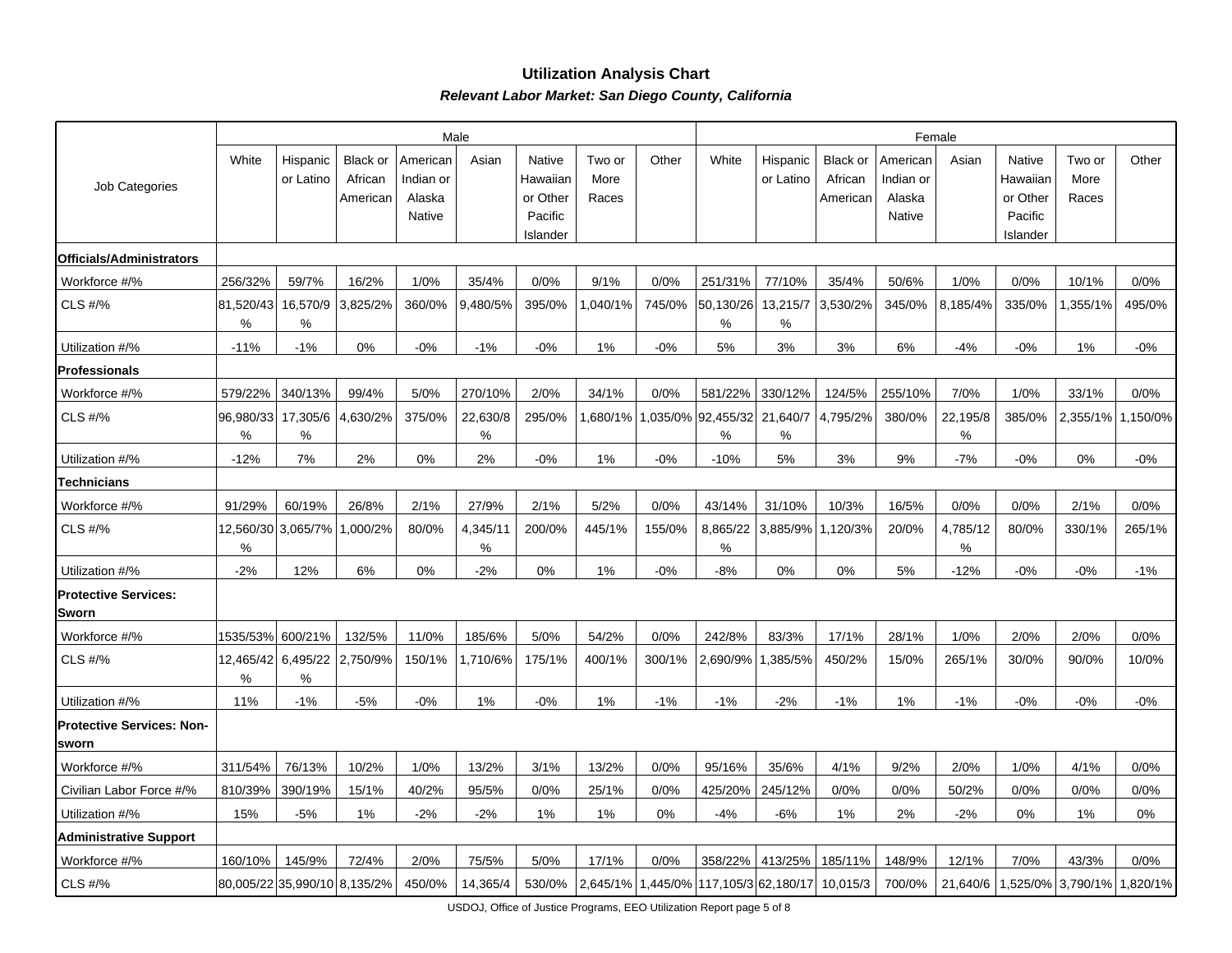|                      | Male    |                                    |                     |                       |               |                     |                |        | Female                                                                                                     |                       |                            |                       |               |                     |                |        |  |  |
|----------------------|---------|------------------------------------|---------------------|-----------------------|---------------|---------------------|----------------|--------|------------------------------------------------------------------------------------------------------------|-----------------------|----------------------------|-----------------------|---------------|---------------------|----------------|--------|--|--|
|                      | White   | Hispanic<br>or Latino              | Black or<br>African | American<br>Indian or | Asian         | Native<br>Hawaiian  | Two or<br>More | Other  | White                                                                                                      | Hispanic<br>or Latino | <b>Black or</b><br>African | American<br>Indian or | Asian         | Native<br>Hawaiian  | Two or<br>More | Other  |  |  |
| Job Categories       |         |                                    | American            | Alaska                |               | or Other            | Races          |        |                                                                                                            |                       | American                   | Alaska                |               | or Other            | Races          |        |  |  |
|                      |         |                                    |                     | Native                |               | Pacific<br>Islander |                |        |                                                                                                            |                       |                            | Native                |               | Pacific<br>Islander |                |        |  |  |
|                      | %       | %                                  |                     |                       | $\%$          |                     |                |        | 2%                                                                                                         | %                     | %                          |                       | %             |                     |                |        |  |  |
| Utilization #/%      | $-12\%$ | -1%                                | 2%                  | $-0%$                 | 1%            | 0%                  | 0%             | $-0%$  | -11%                                                                                                       | $8\%$                 | $9\%$                      | 9%                    | -5%           | 0%                  | 2%             | $-1%$  |  |  |
| <b>Skilled Craft</b> |         |                                    |                     |                       |               |                     |                |        |                                                                                                            |                       |                            |                       |               |                     |                |        |  |  |
| Workforce #/%        | 255/25% | 414/41%                            | 197/19%             | 6/1%                  | 73/7%         | 3/0%                | 19/2%          | 0/0%   | 16/2%                                                                                                      | 11/1%                 | 13/1%                      | 4/0%                  | 1/0%          | 1/0%                | 3/0%           | 0/0%   |  |  |
| CLS #/%              | %       | 48,795/44 40,300/37 4,035/4% <br>% |                     | 430/0%                | 7,220/7%      | 620/1%              | ,200/1%        | 565/1% | $3,085/3\%$                                                                                                | 1,750/2%              | 240/0%                     | 15/0%                 | ,730/2%       | 20/0%               | 70/0%          | 60/0%  |  |  |
| Utilization #/%      | $-19%$  | 4%                                 | 16%                 | 0%                    | $1\%$         | $-0%$               | 1%             | $-1%$  | $-1%$                                                                                                      | $-1\%$                | 1%                         | 0%                    | $-1%$         | 0%                  | 0%             | $-0%$  |  |  |
| Service/Maintenance  |         |                                    |                     |                       |               |                     |                |        |                                                                                                            |                       |                            |                       |               |                     |                |        |  |  |
| Workforce #/%        | 259/15% |                                    | 595/35% 327/19%     | 5/0%                  | 80/5%         | 16/1%               | 32/2%          | 0/0%   | 91/5%                                                                                                      | 150/9%                | 108/6%                     | 28/2%                 | 0/0%          | 2/0%                | 17/1%          | 0/0%   |  |  |
| CLS #/%              | %       | 64,780/19 94,945/28 9,175/3% <br>% |                     | 670/0%                | 16,295/5<br>% |                     |                |        | .250/0%   2,040/1%   1,210/0%   50,995/15   66,405/20   0,360/2%   250/0%   2,040/1%   1,210/0%   50,<br>% | %                     |                            | 465/0%                | 18,895/6<br>% | 800/0%              | .645/0%        | 780/0% |  |  |
| Utilization #/%      | $-4%$   | 7%                                 | 16%                 | 0%                    | $-0%$         | 1%                  | 1%             | $-0%$  | $-10%$                                                                                                     | $-11%$                | 4%                         | 1%                    | $-6%$         | $-0%$               | 1%             | -0%    |  |  |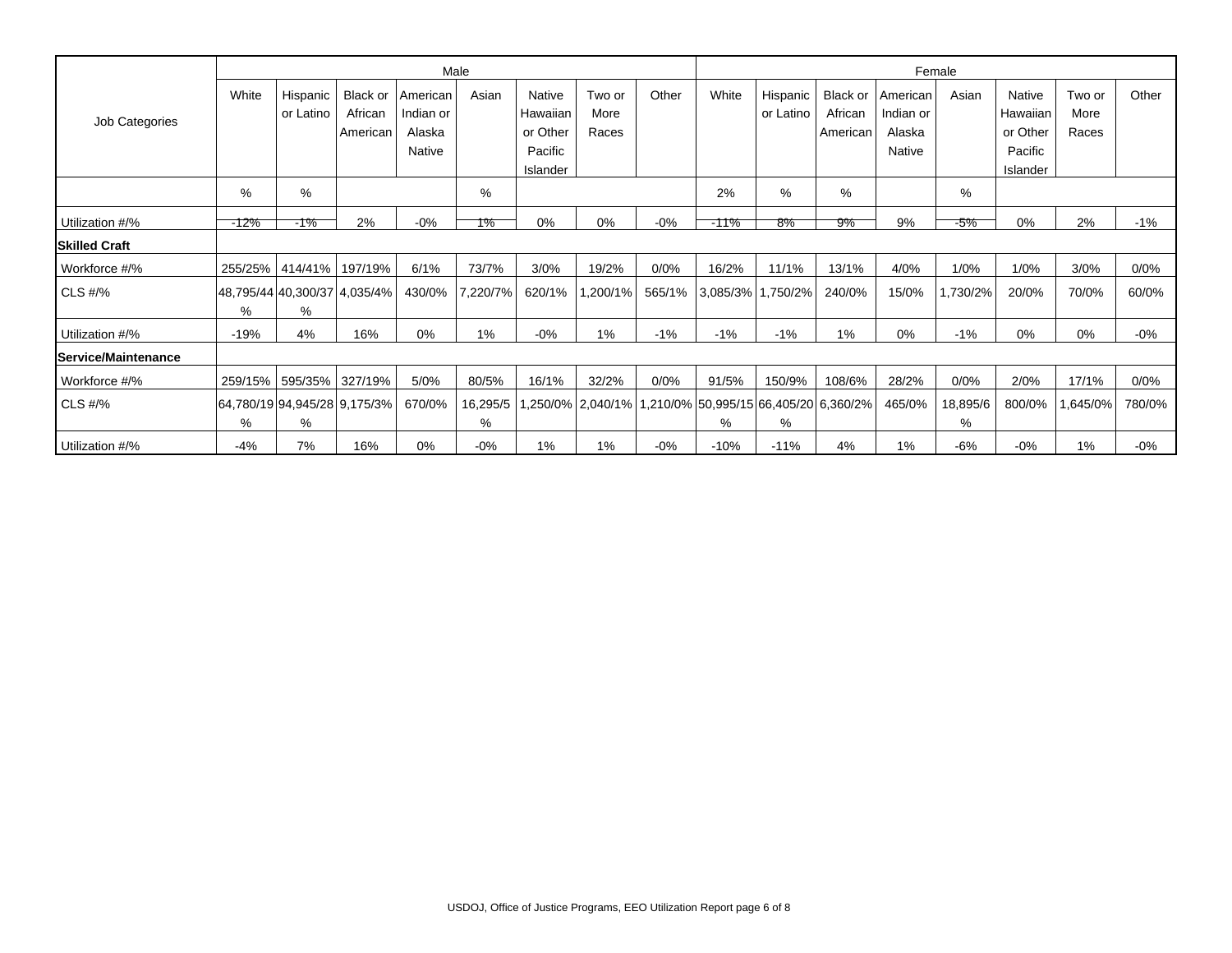#### **Significant Underutilization Chart**

|                                                  | Male                       |                       |                     |                                                    |       |                                                       |                         |                    |       | Female                  |                                 |                                           |              |                                                       |                         |       |  |  |  |
|--------------------------------------------------|----------------------------|-----------------------|---------------------|----------------------------------------------------|-------|-------------------------------------------------------|-------------------------|--------------------|-------|-------------------------|---------------------------------|-------------------------------------------|--------------|-------------------------------------------------------|-------------------------|-------|--|--|--|
| Job Categories                                   | White                      | Hispanic<br>or Latino | African<br>American | Black or American<br>Indian or<br>Alaska<br>Native | Asian | Native<br>Hawaiian<br>or Other<br>Pacific<br>Islander | Two or<br>More<br>Races | Other              | White | Hispanic  <br>or Latino | Black or<br>African<br>American | American<br>Indian or<br>Alaska<br>Native | Asian        | Native<br>Hawaiian<br>or Other<br>Pacific<br>Islander | Two or<br>More<br>Races | Other |  |  |  |
| Officials/Administrators                         | $\checkmark$               |                       |                     |                                                    |       |                                                       |                         |                    |       |                         |                                 |                                           | ✓            |                                                       |                         |       |  |  |  |
| Professionals                                    | $\checkmark$               |                       |                     |                                                    |       |                                                       |                         | ✓                  | V     |                         |                                 |                                           | V            |                                                       |                         | V     |  |  |  |
| Technicians                                      |                            |                       |                     |                                                    |       |                                                       |                         |                    | ✓     |                         |                                 |                                           | ✓            |                                                       |                         |       |  |  |  |
| <b>Protective Services:</b><br>Sworn             |                            |                       | ✓                   |                                                    |       | ✓                                                     |                         | V                  |       | V                       | $\checkmark$                    |                                           | $\checkmark$ |                                                       | V                       |       |  |  |  |
| <b>Protective Services: Non-</b><br><b>Sworn</b> |                            | $\checkmark$          |                     | $\boldsymbol{\mathcal{U}}$                         | ✓     |                                                       |                         |                    | V     | V                       |                                 |                                           | V            |                                                       |                         |       |  |  |  |
| Administrative Support                           | $\checkmark$               |                       |                     |                                                    |       |                                                       |                         | ✓                  | ✓     |                         |                                 |                                           | ✓            |                                                       |                         | ✓     |  |  |  |
| <b>Skilled Craft</b>                             | V                          |                       |                     |                                                    |       |                                                       |                         | $\boldsymbol{\nu}$ | ✓     |                         |                                 |                                           | ✓            |                                                       |                         |       |  |  |  |
| Service/Maintenance                              | $\boldsymbol{\mathcal{U}}$ |                       |                     |                                                    |       |                                                       |                         | $\checkmark$       | ✓     | ✔                       |                                 |                                           | ✓            |                                                       |                         |       |  |  |  |